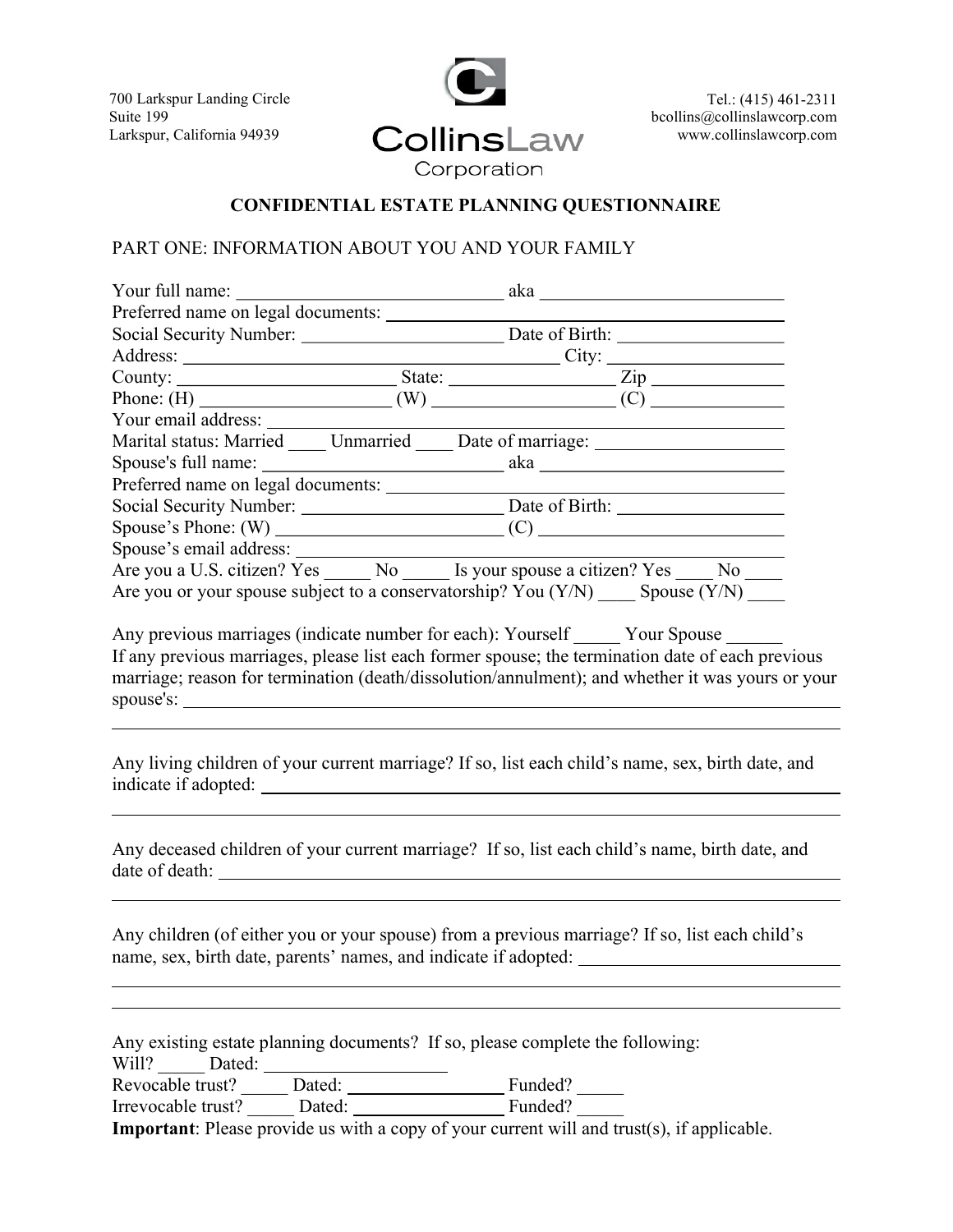Any marital settlement agreements or pre-marital agreements? If so, please provide us with a copy of each such document.

Have you ever filed a gift tax return? If so, please provide us with a copy of such return.

PART TWO: INFORMATION ABOUT YOUR ASSETS (When indicating how title is held, CP =community property, SP=separate property, JT=joint tenancy, and TIC=tenancy-in-common)

Real Estate: Total Value, Net of Any Loans \$ Important: Please provide me with the original or copy of the current deed to each property, including legal description.

|                                                                                  | For each property, complete the following (attach additional pages if necessary):             |
|----------------------------------------------------------------------------------|-----------------------------------------------------------------------------------------------|
|                                                                                  |                                                                                               |
|                                                                                  |                                                                                               |
|                                                                                  |                                                                                               |
|                                                                                  |                                                                                               |
|                                                                                  |                                                                                               |
|                                                                                  |                                                                                               |
|                                                                                  |                                                                                               |
|                                                                                  | Estimated value: Total loans and encumbrances:                                                |
|                                                                                  |                                                                                               |
| Closely-Held Businesses: Net value \$                                            |                                                                                               |
|                                                                                  | For each business, complete the following (attach additional pages if necessary):             |
|                                                                                  |                                                                                               |
|                                                                                  |                                                                                               |
|                                                                                  |                                                                                               |
| provide me with a copy of each such document.                                    | Important: If there are any buy-sell agreements or restrictions on transfer of shares, please |
| Partnership Interests: Value \$                                                  |                                                                                               |
|                                                                                  | For each partnership, complete the following (attach additional pages if necessary):          |
|                                                                                  |                                                                                               |
| Estimated value: ________________________How title is held: ____________________ |                                                                                               |
|                                                                                  | <b>Important:</b> Please provide me with a copy of each partnership agreement.                |
| Mutual Funds and Money Market accounts: Value \$                                 |                                                                                               |
|                                                                                  | For each mutual fund or money market account, complete the following (attach additional pages |
| if necessary):                                                                   |                                                                                               |
|                                                                                  |                                                                                               |
|                                                                                  |                                                                                               |
|                                                                                  |                                                                                               |
| Name:                                                                            | How title is held:                                                                            |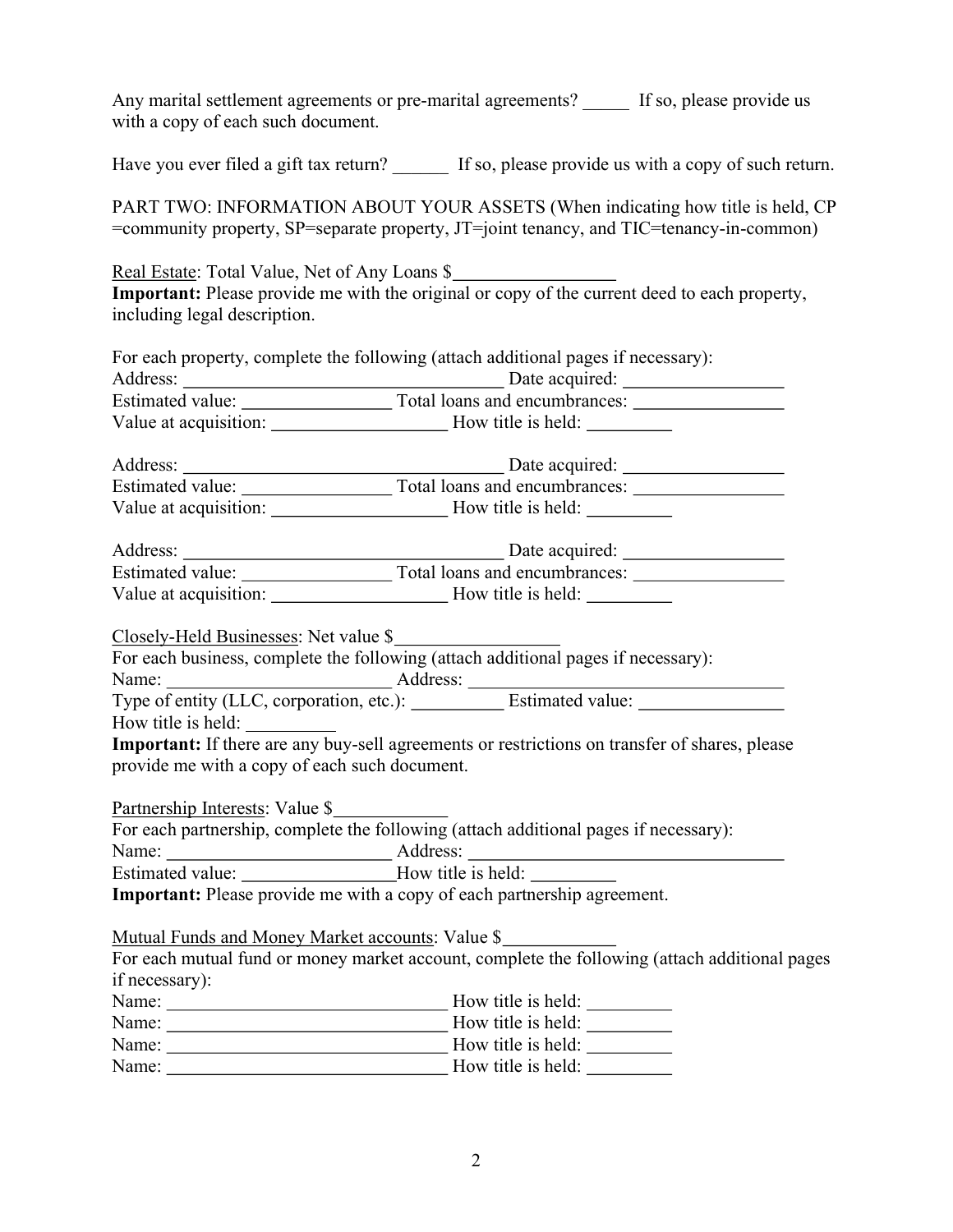| Stocks, Bonds, and T-Bills: Value \$                                                                                                                                                                                             |                                                                                                   |  |
|----------------------------------------------------------------------------------------------------------------------------------------------------------------------------------------------------------------------------------|---------------------------------------------------------------------------------------------------|--|
|                                                                                                                                                                                                                                  | For each stock or bond, complete the following (attach additional pages if necessary):            |  |
|                                                                                                                                                                                                                                  |                                                                                                   |  |
|                                                                                                                                                                                                                                  |                                                                                                   |  |
|                                                                                                                                                                                                                                  |                                                                                                   |  |
| <u>Bank Accounts</u> : Value \$                                                                                                                                                                                                  |                                                                                                   |  |
|                                                                                                                                                                                                                                  | For each bank account, complete the following (attach additional pages if necessary):             |  |
|                                                                                                                                                                                                                                  |                                                                                                   |  |
|                                                                                                                                                                                                                                  |                                                                                                   |  |
|                                                                                                                                                                                                                                  |                                                                                                   |  |
| <u>Promissory Notes Receivable:</u> Value \$                                                                                                                                                                                     |                                                                                                   |  |
|                                                                                                                                                                                                                                  | For each promissory note, complete the following (attach additional pages if necessary):          |  |
|                                                                                                                                                                                                                                  |                                                                                                   |  |
|                                                                                                                                                                                                                                  |                                                                                                   |  |
|                                                                                                                                                                                                                                  | Retirement Plans (IRAs, Keoghs, Pension Plans, Annuities, etc.): Value \$                         |  |
|                                                                                                                                                                                                                                  | For each retirement plan, complete the following (attach additional pages if necessary):          |  |
|                                                                                                                                                                                                                                  |                                                                                                   |  |
|                                                                                                                                                                                                                                  |                                                                                                   |  |
|                                                                                                                                                                                                                                  |                                                                                                   |  |
|                                                                                                                                                                                                                                  |                                                                                                   |  |
|                                                                                                                                                                                                                                  |                                                                                                   |  |
|                                                                                                                                                                                                                                  |                                                                                                   |  |
| Life Insurance Policies: Value \$                                                                                                                                                                                                |                                                                                                   |  |
|                                                                                                                                                                                                                                  | For each life insurance policy, complete the following (attach additional pages if necessary):    |  |
|                                                                                                                                                                                                                                  |                                                                                                   |  |
|                                                                                                                                                                                                                                  |                                                                                                   |  |
|                                                                                                                                                                                                                                  | Type of policy: Face value:                                                                       |  |
|                                                                                                                                                                                                                                  |                                                                                                   |  |
|                                                                                                                                                                                                                                  |                                                                                                   |  |
|                                                                                                                                                                                                                                  |                                                                                                   |  |
|                                                                                                                                                                                                                                  |                                                                                                   |  |
|                                                                                                                                                                                                                                  | Type of policy: <u>Face value:</u> Face value: <u>Secondary beneficiary: Primary beneficiary:</u> |  |
|                                                                                                                                                                                                                                  | Vehicles, Cars, Motor Homes, Boats: Value net of any loans \$                                     |  |
|                                                                                                                                                                                                                                  |                                                                                                   |  |
| المناسبة المناسبة المناسبة المناسبة المناسبة المناسبة المناسبة المناسبة المناسبة المناسبة المناسبة المناسبة ال<br>والمناسبة المناسبة المناسبة المناسبة المناسبة المناسبة المناسبة المناسبة المناسبة المناسبة المناسبة المناسبة ا |                                                                                                   |  |

Other Assets (furniture and fixtures, jewelry, sports equipment, etc.): Value \$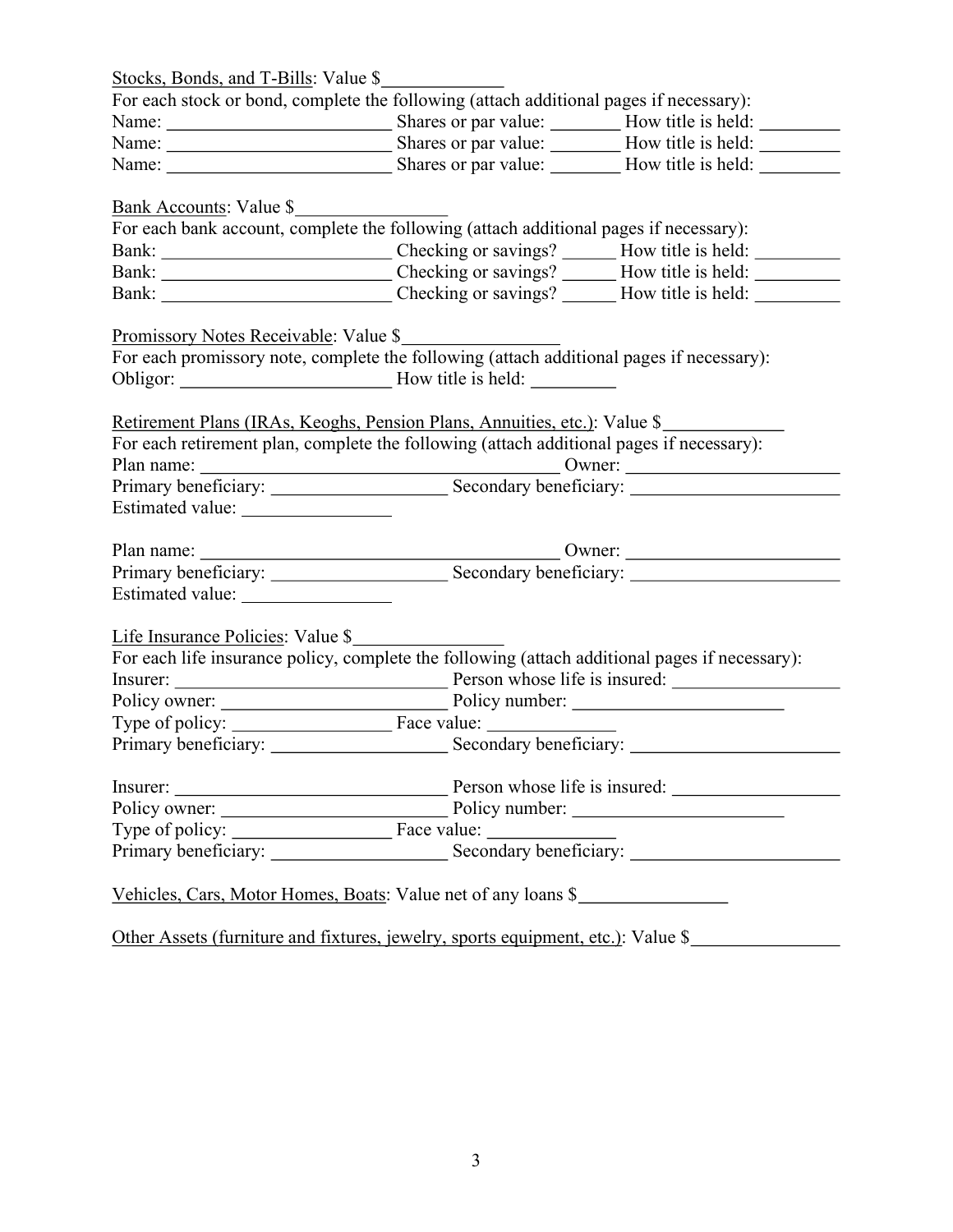### PART THREE: FIDUCIARIES

List below those persons you wish to nominate as trustees of your living trust, executors of your will(s), guardians of minor children or pets, and holders of your powers of attorney for health care and property management. A trustee may also be a beneficiary. You may name more than one person to hold these positions concurrently or in succession. If you have any questions, please discuss with me before you decide.

Trustees: Please name each trustee for your trusts in the order you would like him/her appointed, address, phone number, and relationship to you (list co-trustees, if applicable, on the same line). I encourage you to list as many persons as you feel comfortable naming to this position, because if there is no one to fill the position a court will choose for you:

| <u>.</u> |  |
|----------|--|
| ، پ      |  |
|          |  |

Executors: Please name each executor of your estate in the order you would like him/her appointed, address, phone number, and relationship to you (list co-executors, if applicable, on the same line). I encourage you to list as many persons as you feel comfortable naming to this position, because if there is no one to fill the position a court will choose for you:

| <u>.</u> |  |
|----------|--|
| . ب      |  |
|          |  |

Guardians: Please name each guardian for your minor children in the order you would like him/her appointed, address, phone number, and relationship to you (list co-guardians, if applicable, on the same line). I encourage you to list as many persons as you feel comfortable naming to this position, because if there is no one to fill the position a court will choose for you:

| <u>.</u> |  |
|----------|--|
| . ب      |  |
|          |  |

#### Health Care Agents

For You: Please name each health care agent to make health care decisions on your behalf if you were to become incapacitated in the order you would like him/her appointed, address, phone number, and relationship to you (list co-agents, if applicable, on the same line):

| . پ |  |
|-----|--|
|     |  |
|     |  |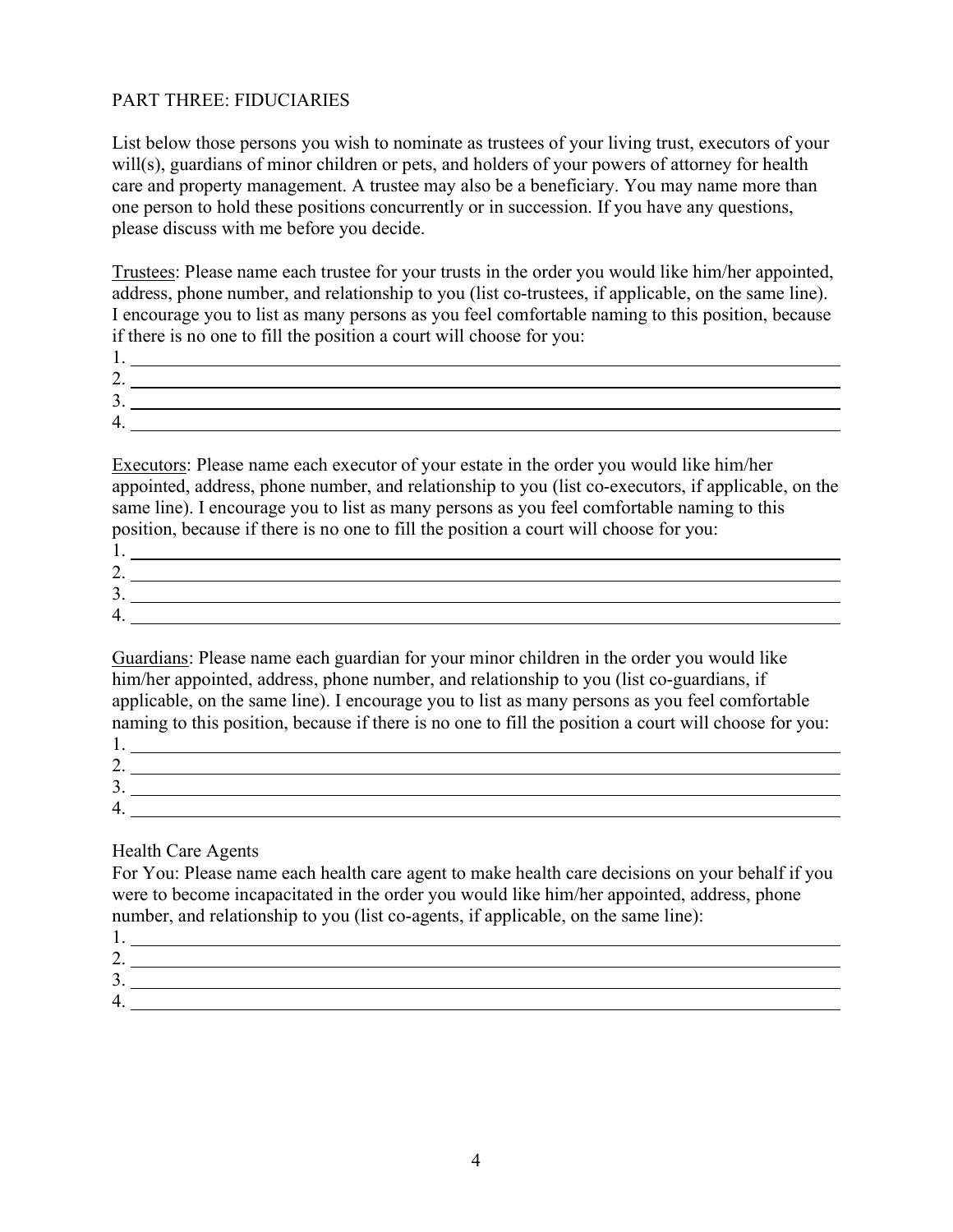For Your Spouse: Please name each health care agent in the order your spouse would like him/her appointed, address, phone number, and relationship to your spouse (list co-agents, if applicable, on the same line):

| <u>.</u> |  |
|----------|--|
| . ب      |  |
|          |  |

Power of Attorney

 $\overline{a}$ 

l

 $\overline{a}$ 

 $\overline{\phantom{a}}$ 

For You: Please name each attorney-in-fact to manage your business and financial affairs if you were to be incapacitated in the order you would like him/her appointed, address, phone number, and relationship to you (list co-attorneys, if applicable, on the same line):

| <u>.</u> |  |
|----------|--|
| ، پ      |  |
|          |  |

For Your Spouse: Please name each attorney-in-fact to manage your spouse's business and financial affairs if your spouse were to be incapacitated in the order your spouse would like him/her appointed, address, phone number, and relationship to your spouse (list co-attorneys, if applicable, on the same line):

| <u>.</u> |  |
|----------|--|
| ຸ        |  |
|          |  |

## PART FOUR: DISTRIBUTION OF YOUR ESTATE

Please indicate how you want to distribute your property upon your death. If you have any questions, please allow us to assist you in filling in this information.

| List any specific asset(s) (cash amount, jewelry, heirloom, or other property) that you want |  |  |
|----------------------------------------------------------------------------------------------|--|--|
| distributed to a certain person upon your death (attach additional pages if necessary):      |  |  |
| To whom?:                                                                                    |  |  |
| To whom?:                                                                                    |  |  |
| To whom?:                                                                                    |  |  |
| To whom?:                                                                                    |  |  |
|                                                                                              |  |  |

How do you want your assets distributed upon your death if you predecease your spouse?

How does your spouse want his/her assets distributed upon his/her death if he/she predeceases you?